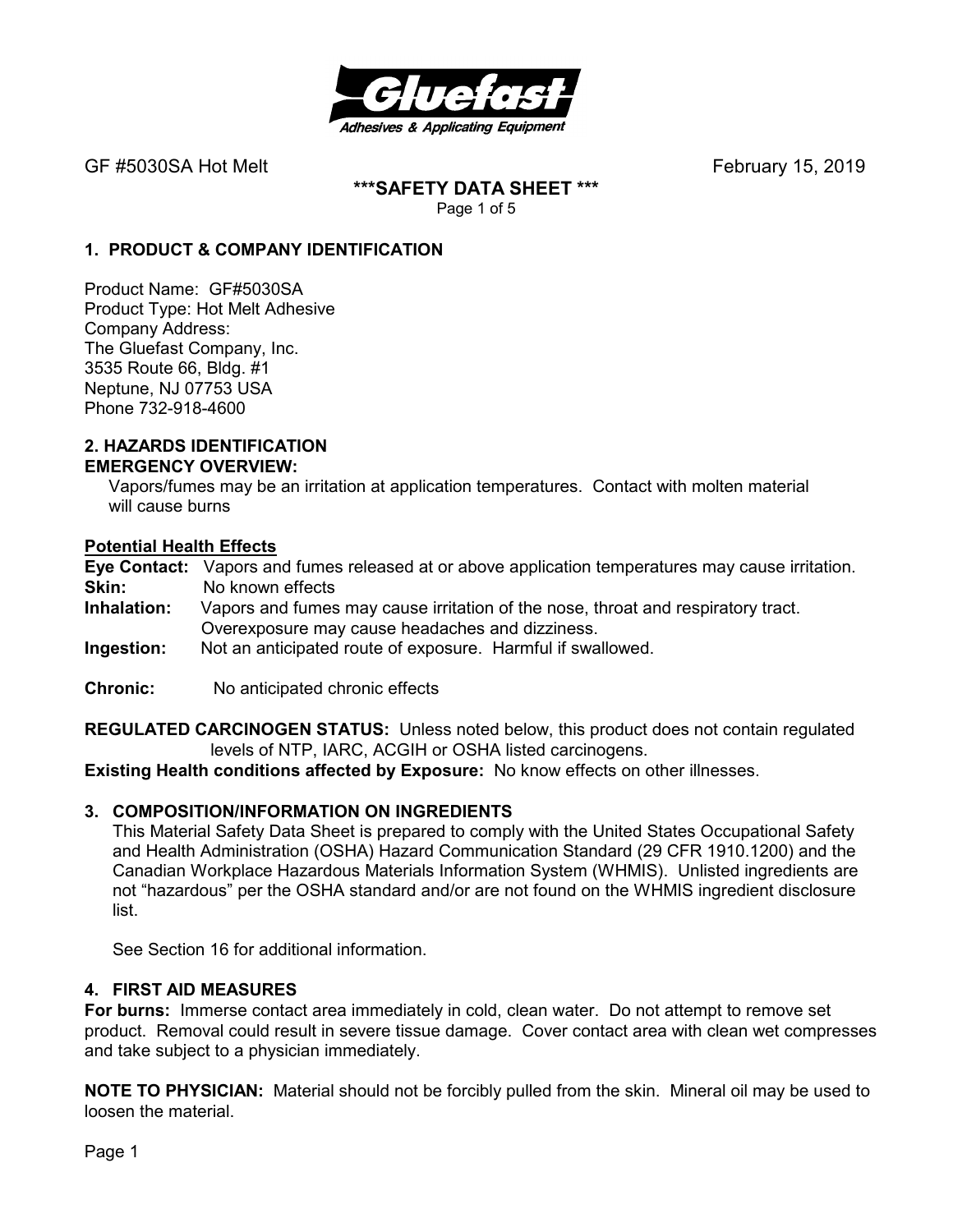

GF #5030SA Hot MeltFebruary 15, 2019

# **\*\*\*SAFETY DATA SHEET \*\*\***

Page 2 of 5

**If vapors inhaled:** Remove subject to fresh air. If breathing is difficult, give oxygen. If not breathing, give artificial respiration. Call a physician if symptoms persist.

**If Ingested:** If person can swallow, give one glass of water or milk. Do not induce vomiting. Get immediate medical attention. Never give anything by mouth to an unconscious person.

# **5. FIRE FIGHTING MEASURES**

 **Flash point/method:** Greater than 400 degrees F / Cleveland (204°C)

 **Upper Explosive Limit/Lower Explosive Limit:** Not Applicable

 **Auto-ignition Temperature:** Not Applicable

 **Appropriate Extinguishers:** Carbon dioxide, dry chemical, chemical foam, or water fog. Using a direct, straight water stream may tend to spread a fire.

 **Special Fire Fighting Procedures:** Avoid using direct straight water stream on molten material to reduce splattering and spreading of the fire.

 **Unusual Fire and Explosion Hazards:** None known.

 **Hazardous Combustion product:** Incomplete combustion can yield low molecular weight hydrocarbons, carbon monoxide.

### **6. ACCIDENTAL RELEASE MEASURES**

 **Spill or leak procedures:** Allow to solidify at room temperature, scrape up and place in disposal container.

### **7. HANDLING AND STORAGE**

Consult the Technical Data Sheet for specific storage instructions.

### **8. EXPOSURE CONTROLS/PERSONAL PROTECTION**

**Eye protection:** Wear safety glasses to reduce the potential for eye contact; a face shield is appropriate if splashing is likely. Have eyewashes available where eye contact can occur.

**Skin protection:** At elevated temperatures prevent contact by wearing thermally protective gloves and a long sleeved shirt. Provide a cold water source for burn treatment.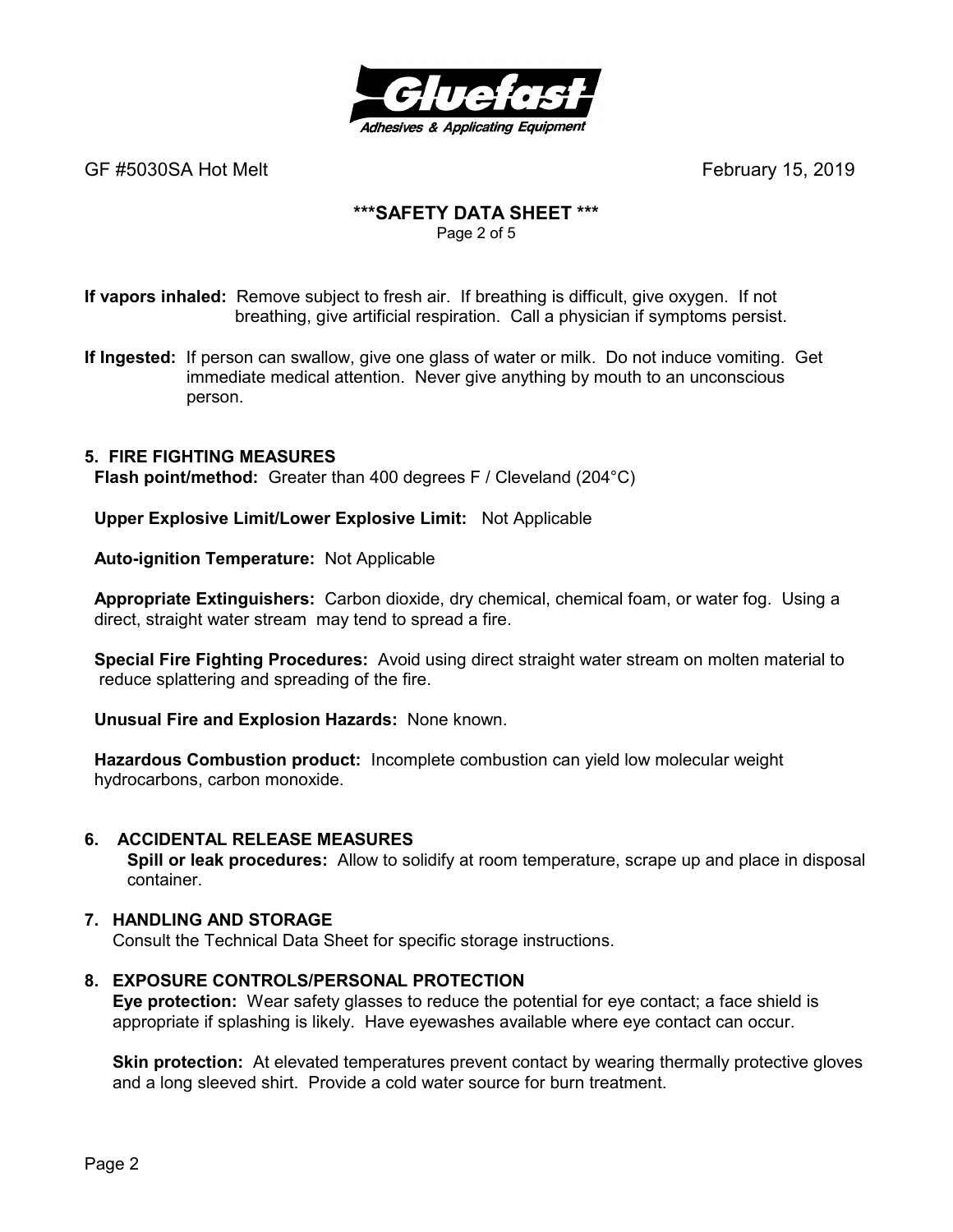

GF #5030SA Hot Melt **GF #5030SA Hot Melt February 15, 2019** 

# **\*\*\*SAFETY DATA SHEET \*\*\***  Page 3 of 5

**Respiratory Protection:** Not normally required.Use NIOSH/MSHA approved respirator if conditions warrant.

**Ventilation:** Hot melts should be used with good ventilation. At the application temperature use of local exhaust over the pre-melting reservoir is encouraged.

# **9. PHYSICAL AND CHEMICAL PROPERTIES**

| <u>THI UIVAL AND VIILIMIVAL I INDI LINTILU</u> |                                                                                                                                                                                                                                                                     |
|------------------------------------------------|---------------------------------------------------------------------------------------------------------------------------------------------------------------------------------------------------------------------------------------------------------------------|
| <b>Physical state:</b>                         | Solid (as supplied)                                                                                                                                                                                                                                                 |
| Color:                                         | White                                                                                                                                                                                                                                                               |
| Odor:                                          | Slight Odor                                                                                                                                                                                                                                                         |
| <b>Specific gravity:</b>                       | Not established                                                                                                                                                                                                                                                     |
| % Solids by Weight                             | 100 %                                                                                                                                                                                                                                                               |
| pH:                                            | Not applicable (as supplied)                                                                                                                                                                                                                                        |
| <b>Boiling Range:</b>                          | Not applicable (as supplied)                                                                                                                                                                                                                                        |
| <b>Melting Point:</b>                          | 170-175°F                                                                                                                                                                                                                                                           |
| <b>Vapor Pressure:</b>                         | Not established                                                                                                                                                                                                                                                     |
| Vapor density:                                 | Not applicable                                                                                                                                                                                                                                                      |
| <b>Evaporation rate:</b>                       | Not applicable                                                                                                                                                                                                                                                      |
| <b>Water/Oil Partition coefficient</b>         | Not established                                                                                                                                                                                                                                                     |
| <b>VOC content:</b>                            | No levels of volatile organic compound emissions are<br>expected at ambient temperature and pressure. Low<br>molecular weight hydrocarbons may be emitted at<br>application temperature. Emissions data is best<br>developed by monitoring actual plant conditions. |
| <b>10. STABILITY AND REACTIVITY DATA</b>       |                                                                                                                                                                                                                                                                     |
| <b>Stability:</b>                              | Stable                                                                                                                                                                                                                                                              |
| Incompatibility                                | Not established                                                                                                                                                                                                                                                     |
| <b>Hazardous Decomposition:</b>                | Not established                                                                                                                                                                                                                                                     |
| <b>Hazardous Polymerization:</b>               | Will not occur.                                                                                                                                                                                                                                                     |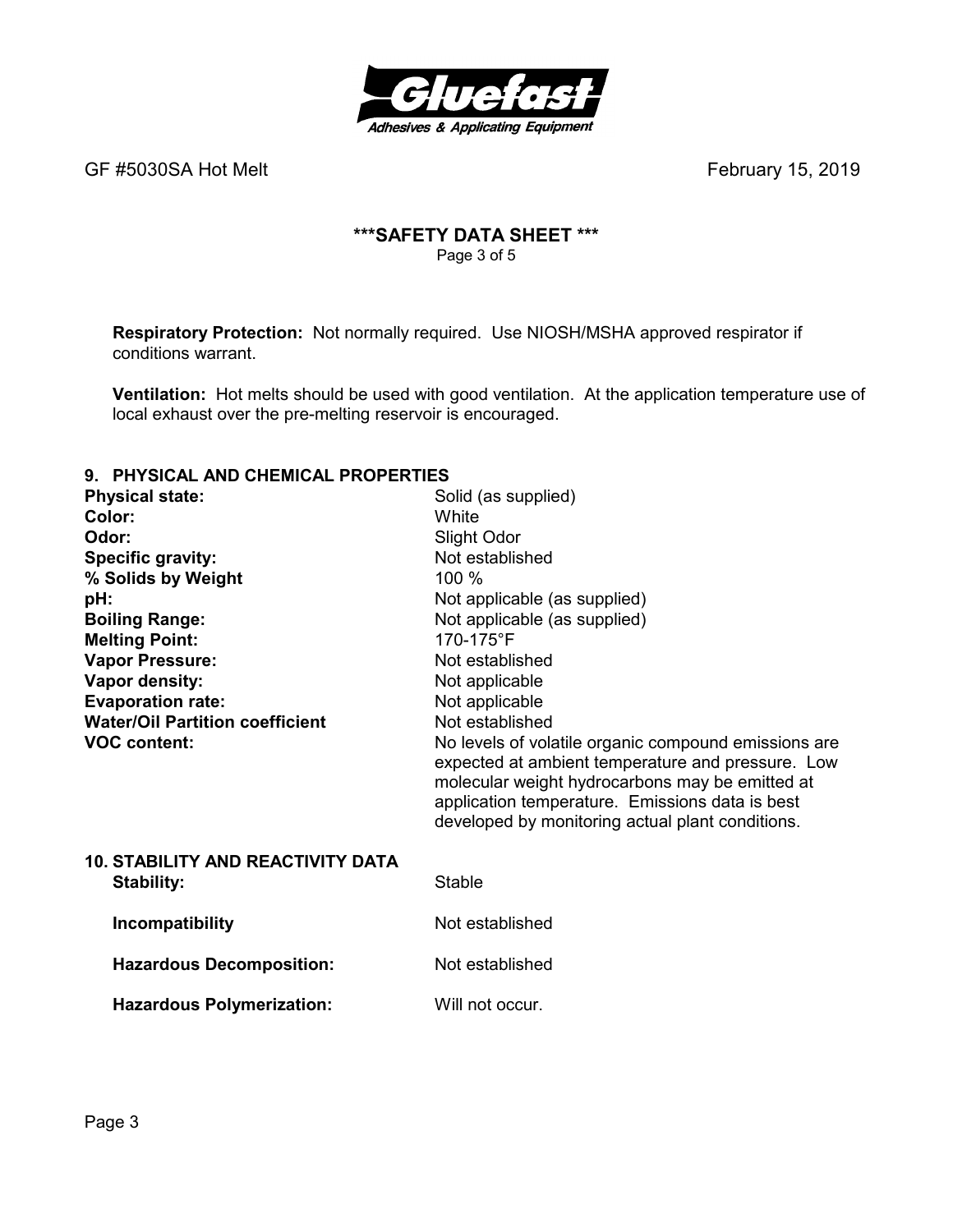

GF #5023S Hot MeltFebruary 15, 2019

## **\*\*\*SAFETY DATA SHEET \*\*\***  Page 4 of 5

## **11. TOXICOLOGICAL INFORMATION**  No data available

# **12. ECOLOGICAL INFORMATION**

No data available

# **13. DISPOSAL CONSIDERATIONS**

**To the best of our knowledge, this product does not meet the definition of hazardous waste under the U.S. EPA Hazardous Waste Regulation 40 CFR 261. Dispose of in an approved landfill. Consult your state, local or provincial authorities and your local waste vendor for more restrictive requirements.** 

## **14. TRANSPORT INFORMATION**

UNITED STATES DEPARTMENT OF TRANSPORTATION (DOT)

Dot Proper Shipping Name: NOT REGULATED

 It is our opinion that the information provided here may be used to transport this product in compliance with Canadian Transportation of Dangerous Goods.